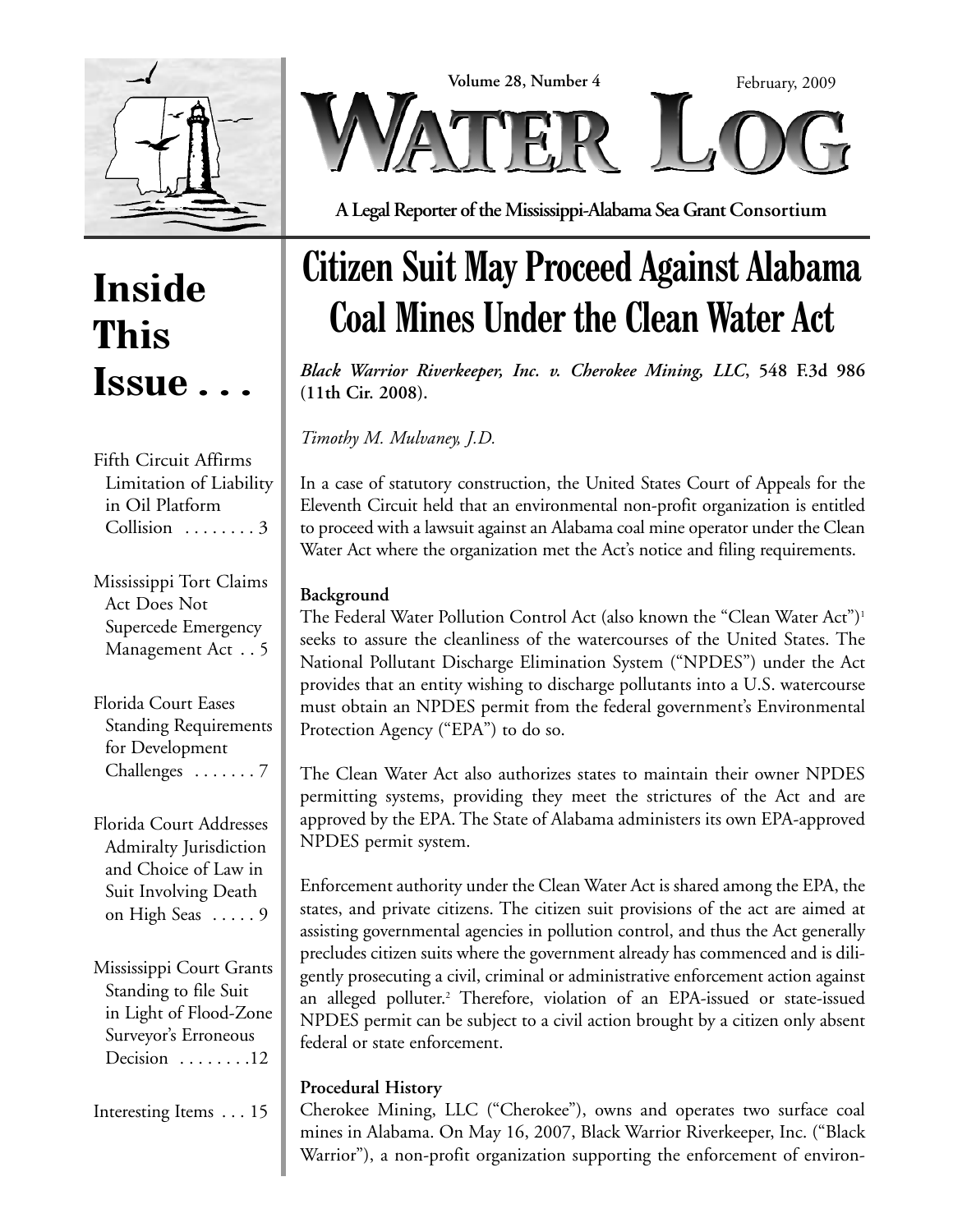mental regulations to protect the Black Warrior River, notified Cherokee of its intent to file a citizen suit, alleging that Cherokee had violated the Clean Water Act and Alabama state law by discharging pollutants in violation of the limitations set forth in a NPDES permit issued by the State of Alabama.<sup>3</sup>

The State of Alabama instituted administrative enforcement proceedings on July 20, 2007.<sup>4</sup> Black Warrior ultimately filed its suit in the United States District Court for the Northern District of Alabama on July 27, 2007.<sup>5</sup>

Cherokee settled the matter with the State of Alabama by agreeing to pay a \$15,000 fine for discharge activities at its mines.<sup>6</sup> Cherokee then filed a motion to dismiss Black Warrior's citizen suit, alleging that the court lacked subject matter jurisdiction. Subject matter jurisdiction refers to the authority of a particular court to hear a certain dispute.

Cherokee asserted that  $\frac{1319(g)(6)(A(i))}{2}$  of the Act precludes citizen civil penalty suits where a state already is engaged in an enforcement suit for an alleged violation of a NPDES permit. Cherokee argued that  $\frac{1319(g)(6)(B(ii))}{2}$ , which lifts the preclusion of citizen suit where notice of intent to sue is provided prior to the institution of governmental enforcement, applies only to federal-initiated, not state-initiated, administrative actions.

Black Warrior opposed that motion, contending that §  $1319(g)(6)(B)(ii)$  lifts the preclusion of citizen suit where notice of intent to sue is provided prior to the

*Aerial photograph of Bankhead Lock and Dam on the Black Warrior River courtesy of the U.S. Army Corps of Engineers.*



institution of any governmental enforcement action and the timing requirements for filing suit are met.

The District Court sided with Black Warrior in denying Cherokee's motion to dismiss, and Cherokee filed this interlocutory appeal of that ruling. The appeal required the court to analyze Congress's desires to recognize citizen suits as an important enforcement tool in light of finite government resources but also to avoid duplicate prosecutions of alleged polluters.

#### **Appellate Court Affirms District Court's Denial of Motion to Dismiss**

The Court of Appeals for the Eleventh Circuit affirmed the denial of Cherokee's motion to dismiss. The court described Cherokee's narrow reading of the limitation on citizen suits as "an extremely cramped and narrow reading of the ordinary and plain meaning of the relevant language."7

The appellate panel upheld the District Court's interpretation of the Clean Water Act, finding that the limitations against a citizen suit set forth in §  $1319(g)(6)(A)$  are inapplicable so long as Black Warrior met the notice and filing requirements of §  $1319(g)(6)(B)(ii)$ .

The court concluded that the bar against citizen suits does not apply where *either* the federal government or a state initiated its enforcement action prior to plaintiff's filing so long as the plaintiff provided notice of its intent to sue prior to the state's action and ultimately did file the suit within the 120 day time period following that notice as mandated by the Act. $\mathcal{F}$ 

#### **Endnotes:**

- 1. 33 U.S.C.S. § 1251 et seq. (West 2008).
- 2. Federal Water Pollution Control Act Amendments § 505(b)(1)(B), 86 Stat. at 888-89; 33 U.S.C. § 1365(b)(1)(B); Water Quality Act § 314, 101 Stat. at 46-49; 33 U.S.C. § 1319(g).
- 3. Black Warrior Riverkeeper, Inc. v. Cherokee Mining, LLC, 548 F.3d 986, 989 (11th Cir. 2008).
- 4. *Id.* at 989.
- 5. *Id.*
- 6. *Id.*
- 7. *Id.* at 991.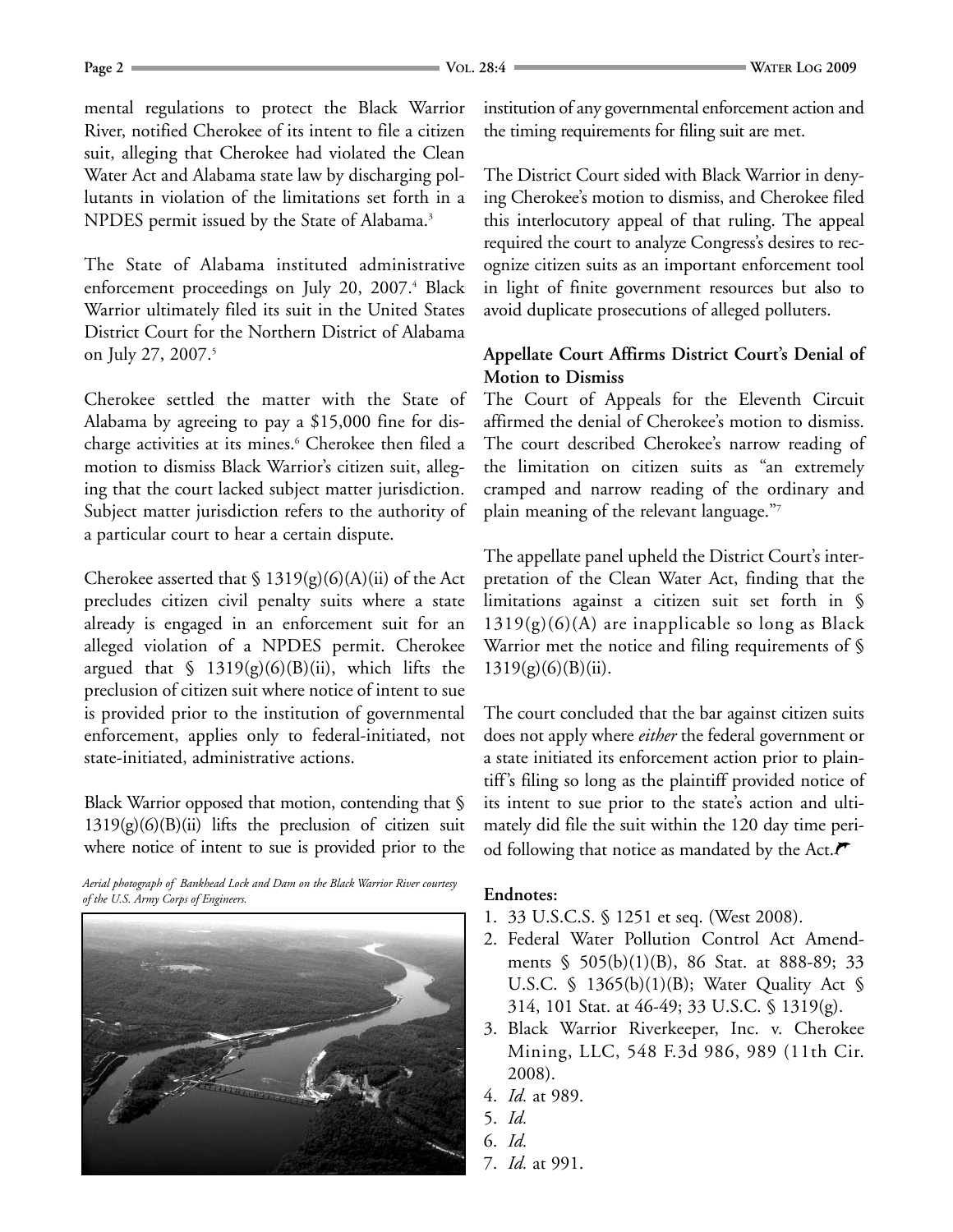# **Fifth Circuit Affirms Limitation of Liability in Oil Platform Collision**

*In re Omega Protein, Inc.***, 548 F.3d 361 (5th Cir. 2008**).

*Jonathan Proctor, 2010 J.D. Candidate, University of Mississippi School of Law*

The U.S. Court of Appeals for the Fifth Circuit held that failure to properly train a captain on how to use electronic obstruction warning equipment did not necessarily make the vessel owner fully liable for the collision with another ship. Where there is insufficient evidence that the failure to train the captain caused the collision, the appellate court found that the vessel owner is not prevented from limiting its liability.

#### **Background**

In the dark early morning hours of October 4, 2004, a 396-ton vessel, *Gulf Shore*, owned by Omega Protein, Inc. ("Omega"), and captained by Luther Stewart, sailed towards the fishing grounds of Freshwater Bayou, Louisiana. The ship's chief engineer alerted Stewart to a malfunction in the refrigeration system. After a visual scan of the horizon revealed no obstructions, Stewart turned on the wheelhouse lights to examine the problem.

Ten to fifteen minutes later, while Stewart was on a mobile phone requesting a replacement part for the refrigeration system, the *Gulf Shore* collided with a stationary oil platform owned by Samson Contour Energy E & P LLC ("Samson"). An experienced fishing pilot and captain, Stewart had never been involved in an accident during his twenty year tenure at sea, prior to striking the Samson platform.<sup>1</sup> Litigation ensued with respect to liability for the damages incurred as a result of the collision.

#### **The Trial Court**

Subsequent observations by members of the *Gulf Shore* and another vessel owned by Omega indicated that the lights on the Samson platform were not functioning properly.2 At trial, despite Samson wit-

nesses testifying that the platform lights were operating at the time of the accident, the court determined that this evidence satisfactorily proved Samson's violation of the law requiring fixed structures to have operable lights.<sup>3</sup> In light of this finding, Samson bore the burden of proving that Omega acted negligently in order to alleviate or mitigate its own liability.

Samson alleged that, by turning on the wheelhouse lights to inspect the malfunctioning refrigeration part, Stewart created what is known as a "mirror effect," greatly decreasing his ability to detect unlit objects due to the reflection on the radar display. In addition, Samson contended that Stewart's speaking on a mobile phone at the time of the accident amounted to a failure to maintain a proper lookout. Additionally, according to Samson, Stewart did not use all available means to detect obstacles in that he failed to utilize the ship's navigational radar.

Omega sought to limit its liability for the collision by proving that it had no knowledge that these errors would occur when it hired Stewart to captain the *Gulf Shore*.

Focusing on Stewart's accident-free work history and his possession of all necessary captaincy licenses, the trial court found that Omega acted reasonably in hiring Stewart, thereby limiting Omega's liability. The court ultimately found the parties equally liable.

**Proceedings before the Fifth Circuit Court of Appeals** On appeal, Samson challenged the trial court's holding regarding apportionment of fault and Omega's ability to limit its liability. To overturn the trial court's decision, the appellate court must find clear error in the ruling. The clear error standard limits the appellate court's discretion with regards to questions of fact. The trial court's decision may only be overturned if it interpreted the law incorrectly or if the court's factual findings were so implausible they were clearly erroneous.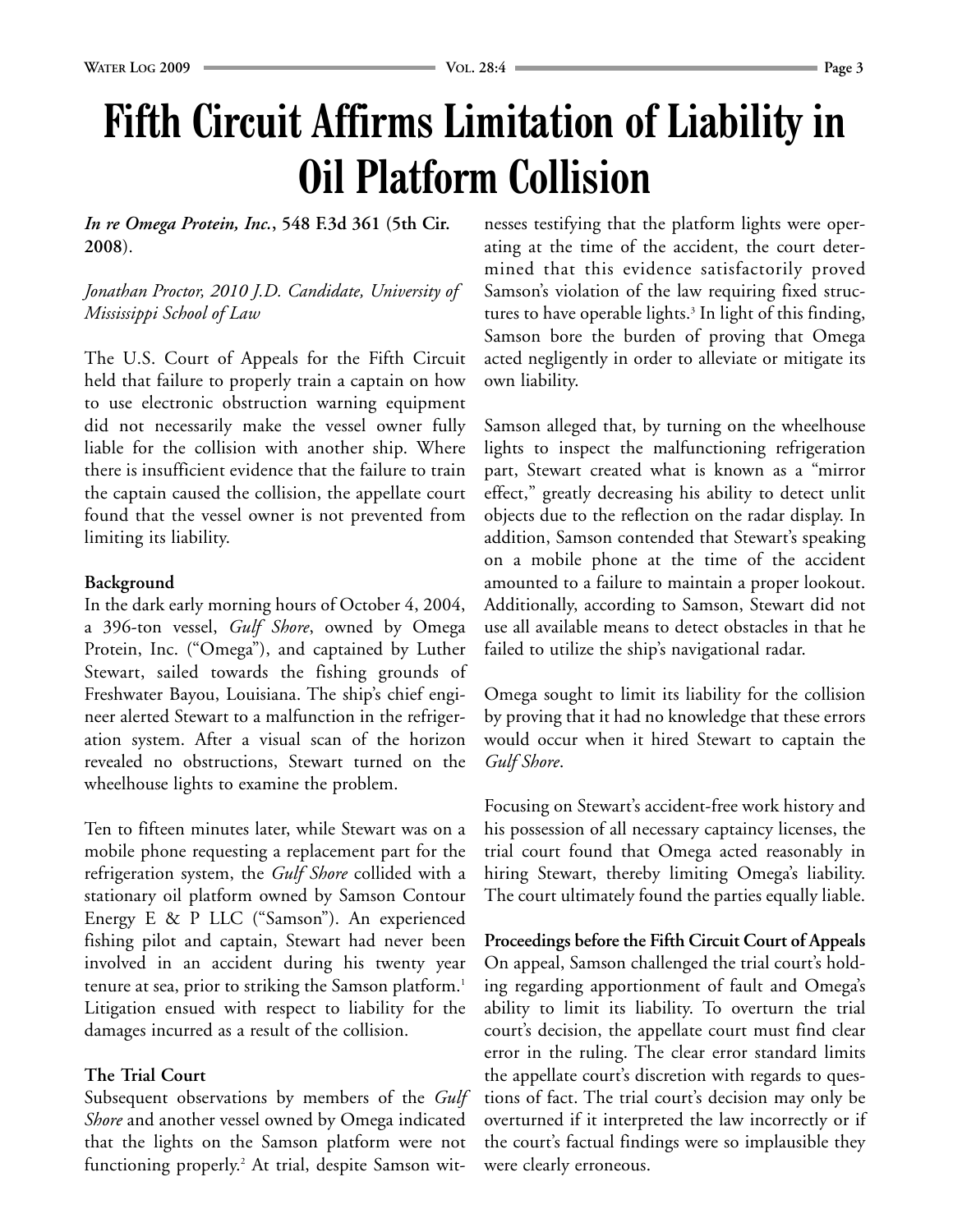Liability may be equally divided "when the parties are equally at fault or when it is not possible to fairly measure the comparative degree of their fault."4 Vessel owners may reduce their liability by proving that they had no knowledge of the ship's un-seaworthiness, or were not negligently complicit in actions of the captain resulting in a maritime accident.<sup>5</sup> A ship may be found unseaworthy when its physical condition is unsafe or if the owner should have discovered its captain was incapable of effectively operating the vessel.

Therefore, if Omega exercised due diligence in maintaining the vessel and in selecting its captain, the company could limit its liability. Samson contended on appeal that the *Gulf Shore* was unseaworthy due to (1) Omega's failure to properly train Stewart on the radar's anti-collision warning system, and (2) the system's outdated electronic navigational charts, on which the Samson platform was absent.

#### **Conclusion on Appeal**

The Fifth Circuit rejected Samson's claim that the equal apportionment of fault was clearly erroneous. Based on the statutory violations of the parties and their collective failures in avoiding the collision, the appellate court held that the district court plausibly found that both Samson and Omega contributed equally to the accident. The appellate court noted that

Samson did not offer an alternate allocation of damages, instead merely insisting that Omega bore sole responsibility.

Though Omega neglected to train Stewart on the ship's radar system, the Fifth Circuit upheld the trial court's finding that there were so many offshore rigs in this portion of the Gulf of Mexico that the captain would not have received an effective warning of the obstruction because the radar system's collision alarm would have been alerting too often. Therefore, Omega's failure to train Stewart on the radar system did not make Omega fully liable for the collision.

Additionally, the Fifth Circuit found that the district court plausibly determined that any charts referenced by Stewart would have included the platform. Samson's contentions offered no reason to find that the district court's ruling on this issue amounted to clear error.

Furthermore, the Fifth Circuit affirmed the trial court ruling that Omega acted reasonably when it hired Stewart, an experienced captain with no prior accidents. The court ruled that the collision was partially due to a mistake of navigation by Stewart and that, since the vessel was not rendered unseaworthy, Omega was entitled to limit its liability. $\blacktriangledown$ 

#### **Endnotes:**

- 1. *In re* Omega Protein, Inc., 548 F.3d 361 (5th Cir. 2008).
- 2. *Id.* at 366.
- 3. 33 C.F.R. §§ 67.01-1, 67.05-1 (2008).
- 4. *See In re Omega Protein, Inc.,* 548 F3d at 370 (citing United States v. Reliable Transfer Co., 421 U.S. 397, 411 (1975)).
- 5. *See In re Omega Protein, Inc.,* 548 F3d at 371.

*Photograph of oil platform in the Gulf of Mexico courtesy of ©Wolcott Henry 2005/Marine Photobank.*

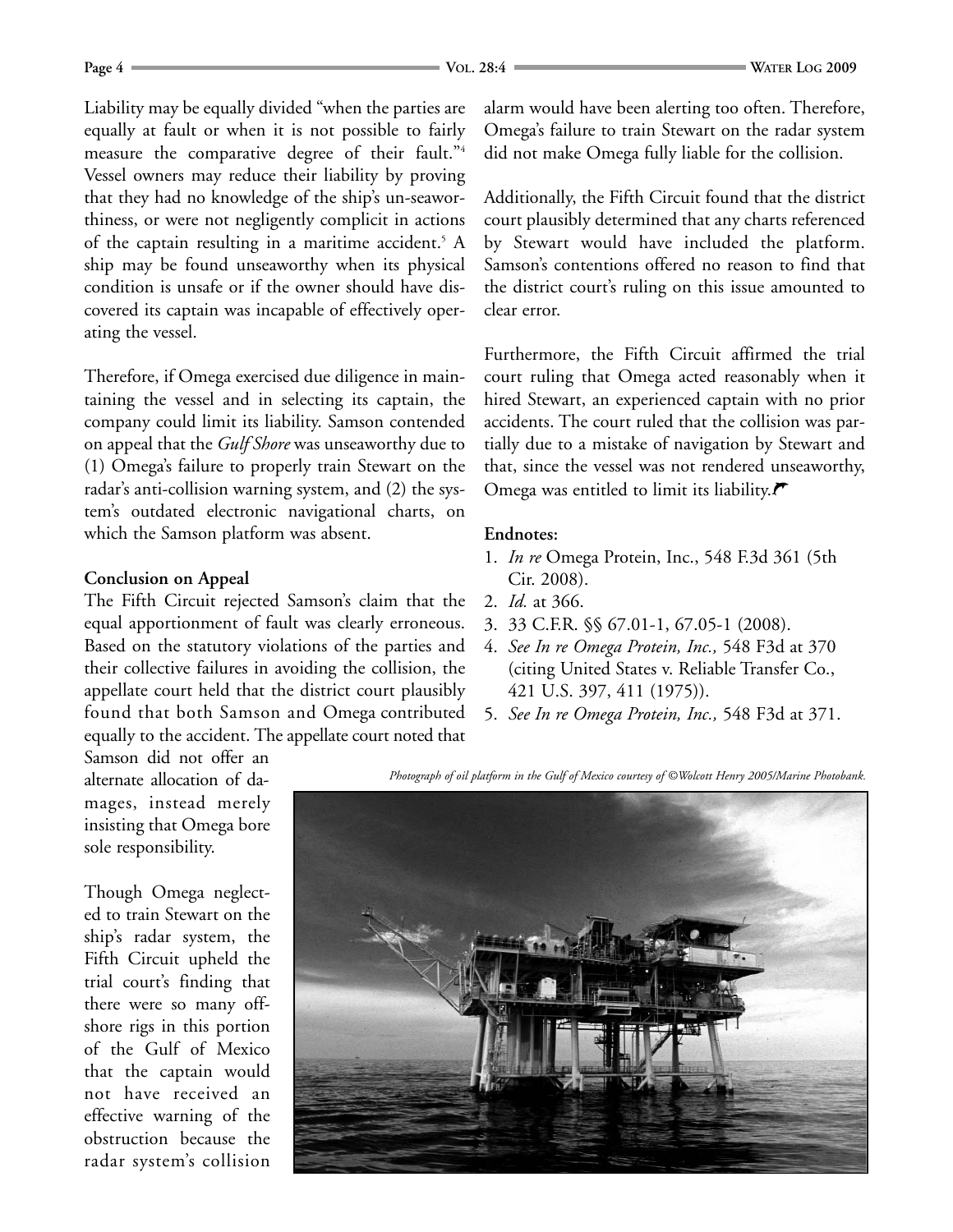# **Mississippi Tort Claims Act Does Not Supercede Emergency Management Act**

*Parsons v. Miss. State Port Auth. at Gulfport,* **2008 Miss. App. LEXIS 705 (Miss. Ct. App. Nov. 25, 2008).**

*Juliane D. Morris, J.D. December 2008, University of Mississippi School of Law*

A Mississippi State Court of Appeals declared that the Mississippi Tort Claims Act does not supersede the Mississippi Emergency Management Law, finding that the statutes can be read in conjunction with one another.

#### **Background**

Arthur and Angela Parsons ("Plaintiffs") were among the many who suffered property damage as a result of Hurricane Katrina's landfall along the Gulf Coast in August of 2005. Plaintiffs alleged that the forces of Katrina carried a shipping cargo container onto their property, causing the total destruction of their house and other personal property.<sup>1</sup>

Plaintiffs brought suit against the Mississippi Port Authority ("MPA") and the Mississippi Development Authority ("MDA"), arguing that both entities were negligent in the preparation and performance of their duties before and during the storm.<sup>2</sup> Specifically, the complaint alleged that the MPA and the MDA failed to properly secure or remove any potential flying debris from the Port of Gulfport.<sup>3</sup>

The MPA and MDA filed a motion to dismiss the complaint, alleging that they were immune from negligence claims involving emergency preparedness, response, recovery and mitigation under the Mississippi Emergency Management Law.4 The Plaintiffs countered that the more recent Mississippi Tort Claims Act superseded the Emergency Management Law, and provides waiver of immunity.<sup>5</sup>

The trial court granted the defendants' motion, concluding that the MPA and MDA were immune from suit under the Emergency Management Law. Plaintiffs brought this appeal.

On appeal, Plaintiffs argued that the Tort Claims Act is the exclusive avenue for pursuing claims against the state or any of its agencies.<sup>6</sup> As both parties agree that the MPA and MDA are governmental agencies, Plaintiffs asserted that the agencies cannot claim immunity under the Emergency Management Law.<sup>7</sup>

The Tort Claims Act reads, "Notwithstanding. . . the provisions of any other law to the contrary, the immunity of the state and its political subdivisions . . . is hereby waived from and after July 1, 1993, as to the state, and from and after October 1, 1993, as to political subdivisions."8 Plaintiffs claimed that the fact that the Tort Claims Act, enacted in 1984 and amended in 1992, was passed after the Emergency Management Law, enacted in 1952 with a most recent effective date of May 9, 1980, supported their argument that the legislature intended for the Tort Claims Act to supersede the Emergency Management Law.<sup>9</sup>

The appeal argued that the court should give effect to the "notwithstanding clause" quoted above, claiming that if the legislature had desired, it could have included language in the Tort Claims Act excluding the waiver of immunity for emergency activities.<sup>10</sup> The appellants relied upon the familiar rule of statutory interpretation whereby later expressions of the legislature, which here waives immunity after the specified dates, must prevail over the language of an older law, which here allows the state to claim immunity under certain emergency circumstances.<sup>11</sup>

#### **Appellate Panel Upholds Dismissal**

The appellate court upheld the dismissal of Plaintiffs' suit, declaring that the best evidence of the legislature's intent is the actual text of the statutes.12 The court reiterated a principle recognized by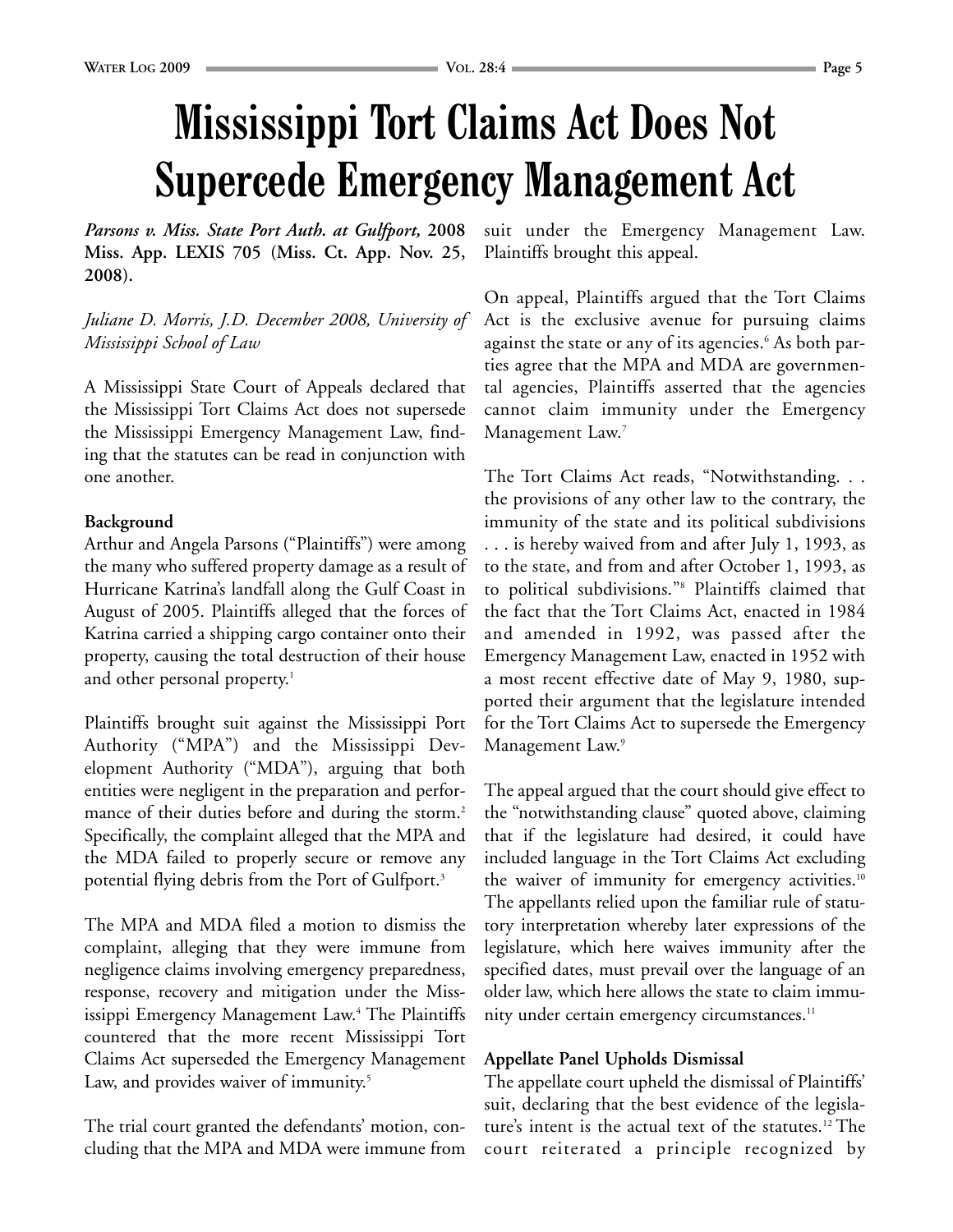Mississippi's Supreme Court, which asserts that two statutes should be read in harmony with each other, if possible, so as to give effect to each.<sup>13</sup>

While the court agreed with Plaintiffs that the Tort Claims Act is the sole remedy against the state and its agencies, it stated that the act is inapplicable in this instance because  $$ 11-49-9(1)(f)$  of the Act exempts from liability those claims that are barred by other provisions of law.14 In addition to the "notwithstanding" clause cited by Plaintiffs, the Act states, "A governmental entity and its employees acting within the course and scope of their employment or duties shall not be liable for any claim . . . which is limited or barred by the provisions of any other law."15 According to the court, this section of the Tort Claims Act "clearly allows other immunities to remain in effect after its passage.<sup>16</sup>

Since § 33-15-21 of the Emergency Management Law provides immunity to the state and its agencies for liability occurring during emergency situa-

tions, the court affirmed the decision of the lower court dismissing Plaintiffs' claims.<sup>17</sup> $\blacktriangleright$ 

#### **Endnotes:**

1. *See* Parsons v. Miss. State Port Auth. at Gulfport, 2008 Miss. App. LEXIS 705, \*1-2 (Miss. Ct. App. Nov. 25, 2008).

- 2. *Id.* at \*2.
- 3. *Id*.
- 4. *Id.* at \*2-3.
- 5. *Id.* at \*3.
- 6. *Id.* at \*4.
- 7. *Id.*
- 8. *Id.* at \*6 (citing MISS. CODE ANN. § 33-15-21(a) (Rev. 2002)).
- 9. *See Parsons*, 2008 Miss. App. LEXIS 705 at \*6.
- 10. *Id.* at \*9-10.
- 11. *Id.*
- 12. *Id.* at \*10 (citing Pegram v. Bailey, 708 So. 2d 1307, 1314 (Miss. 1997)).
- 13. *See Parsons,* 2008 Miss. App. LEXIS 705 at \*11 (citing Roberts v. Mississippi Republican Party State Executive Comm., 465 So. 2d 1050, 1052 (Miss. 1985)).
- 14. *See Parsons,* 2008 Miss. App. LEXIS 705 at \*11.
- 15. *Id.* at \*11.
- 16. *Id.* at \*10.
- 17. *Id.* at \*10-12.



*Photographs of debris in the wake of Hurricane Katrina courtesy of NOAA, from the collection of photographs taken by Commander Mark Moran, of the NOAA Aviation Weather Center, and Lt. Phil Eastman and Lt. Dave Demers, of the NOAA Aircraft Operations Center.*

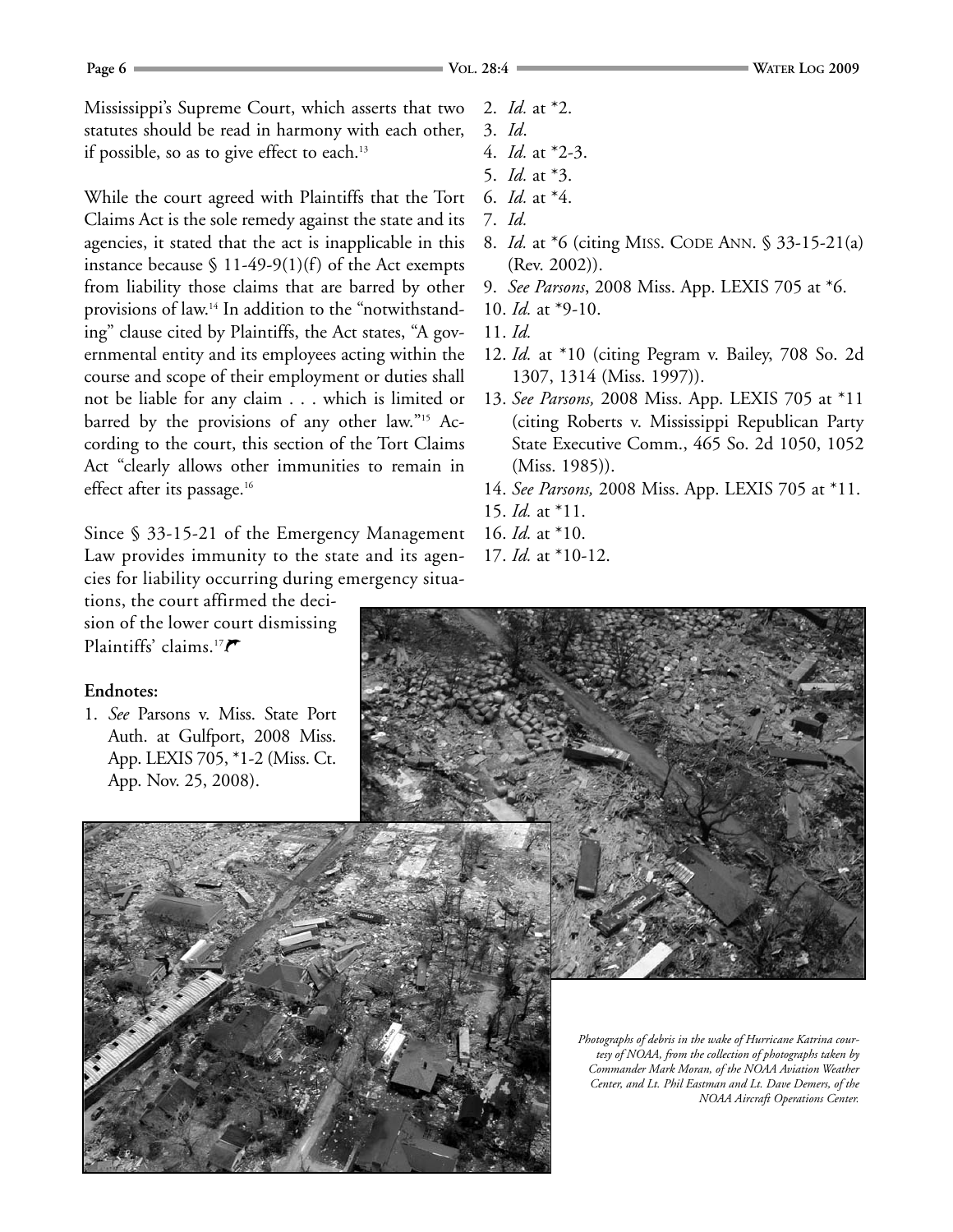*Save the Homosassa River Alliance, Inc. v. Citrus County***, 2008 Fla. App. LEXIS 16449 (Fla. Dist. Ct. App. 5th Dist. Oct. 24, 2008).**

#### *Moses R. DeWitt, 2010 J.D. Candidate, Florida State University School of Law*

Florida's Fifth District Court of Appeals held that plaintiffs who have legitimate interest in the use and preservation of a specific property have standing to challenge development projects on that property, even when their interest does not differ from that of the community as a whole.

### **Background**

The Homosassa River is a pristine waterway and unique habitat to both fresh and saltwater marine life. It also serves as a rehabilitation center and refuge for endangered manatees.<sup>1</sup> The Citrus County's Board of County commissioners ("Citrus County") granted permission to a Florida resort ("Resort") along the Homosassa River to redevelop and significantly expand its facilities. Currently, the resort consists of two buildings containing fifteen residential condominium units. The proposed expansion approved by Citrus County includes the development of four new four-story buildings containing 87 condominium dwelling units, retail space, amenities, and parking areas.



mandated guide prepared by the local planning commission to control and direct the use and development of property. The Plaintiffs allege that the redevelopment plan exceeds the maximum density per twenty acres established by Citrus County's adopted plan.

### **Trial Court Interprets Standing Requirements Narrowly**

Prior to the enactment of Florida Statute §163.3215 in 1985, "[A] party had to possess a legally recognized right that would be adversely affected by the decision or suffer special damages different in kind from that suffered by the community as a whole" to have standing to challenge development inconsistent with comprehensive plans.<sup>3</sup>

The Florida Legislature enacted §163.3215 to ensure standing for any person "that will suffer an adverse effect to an interest [that is] protected or furthered by the local government comprehensive plan."4 Citrus County interpreted this statute to mean that the Plaintiffs directly must suffer an adverse effect from the redevelopment, or must demonstrate that the redevelopment will impact their interests to a greater degree than the community as a whole. Plaintiffs contended that Citrus County's narrow interpretation was outside the express meaning of the statute.

The trial court sided with Citrus County in holding that the Plaintiffs failed to establish standing under §163.3215. The court interpreted the statute to

*Photograph of the Homosassa River courtesy of the USGS Sirenia Project.*

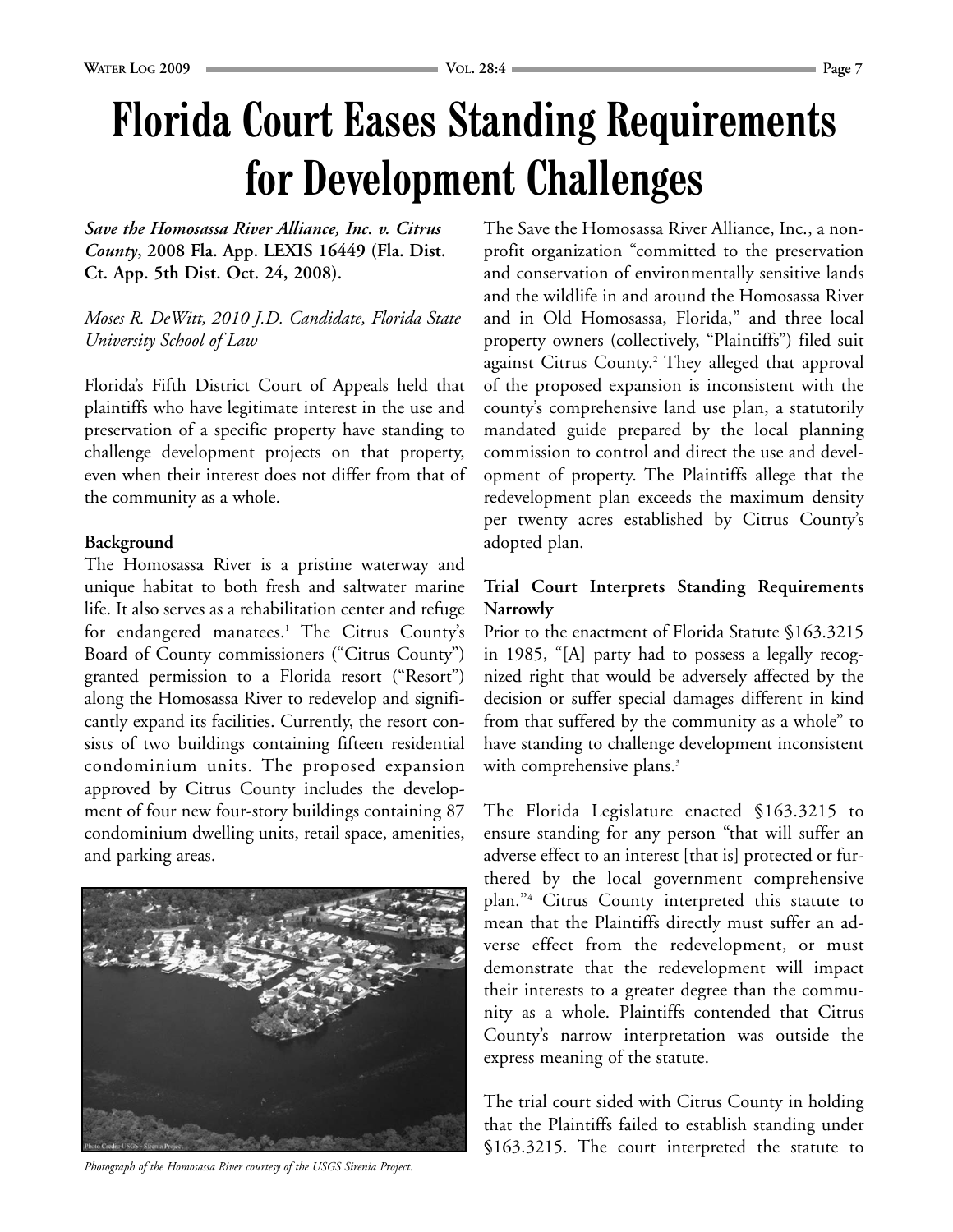mean that the Plaintiffs must sufficiently allege that their interests are adversely affected by the project in a way not experienced by the general population of the community.

#### **The Appellate Court's Reversal**

Florida's Fifth District Court of Appeal reversed the trial court decision by finding that §163.3215 speaks to "the quality of the interest of the person seeking standing" and does not require a unique harm not experienced by the general population.<sup>5</sup> The court asserted that the statute is designed to expand the class of individuals who can achieve standing, and interpreting the statute in a manner that requires a plaintiff to show harm different from that of the general population is inconsistent with the statute's purpose.6 The court stated that a "unique harm"

*Photograph of manatee on the Homosassa River courtesy of Jeff Haines/Marine Photobank.*



limitation "would make it impossible in most cases to establish standing and would leave counties free to ignore the [comprehensive] plan because each violation of the plan in isolation usually does not uniquely harm the individual plaintiff."7

In a 2-1 decision surely welcomed by a wide variety of environmental organizations, the majority concluded that Plaintiffs established a legitimate interest in the use and preservation of the Homosassa River that is of the kind contemplated by the statute.<sup>8</sup> The dissenting jurist suggested that such a broad view of the standing doctrine will allow citizen organizations to "vindicate their own value preferences through the judicial process," instead of through the legislative process.<sup>9</sup>

While the court interpreted the standing statue broadly, litigants still face significant challenges on the merits, as regulatory decisions by elected county boards often need not be strictly consistent with plans recommended by planning commissions. $\mathcal F$ 

#### **Endnotes:**

- 1. *See* Southwest Florida Water Management District, Watershed Excursion of the Spring Coast, Homosassa River, http://www.swfwmd.state.fl.us/ education/interactive/springscoast/2.shtml (last visited Dec. 22, 2008).
- 2. Save the Homosassa River Alliance, Inc. v. Citrus County, 2008 Fla. App. LEXIS 16449 (Fla. Dist. Ct. App. 5th Dist. Oct. 24, 2008).
- 3. *Id.* at \*15 (citing Citizens Growth Mgmt. Coal., Inc. v. City of W. Palm Beach, 450 So. 2d 204, 206-08 (Fla. 1984); Putnam County Envtl. Council, Inc. v. Bd. of County Comm'rs, 757 So. 2d 590, 592-93 (Fla. Dist. Ct. App. 5th Dist. 2000)).
- 4. FLA. STAT. §163.3215 (2008).
- 5. *Save the Homosassa River Alliance, Inc.,* 2008 Fla. App. LEXIS 16449, at \*18.
- 6. *Id.* at \*16 (internal citations omitted).
- 7. *Id.* at \*28.
- 8. *Id.*
- 9. *Id.* at \*35-36 (Pleus, J., dissenting) (citing Sierra Club v. Morton, 405 U.S. 727 (1972)).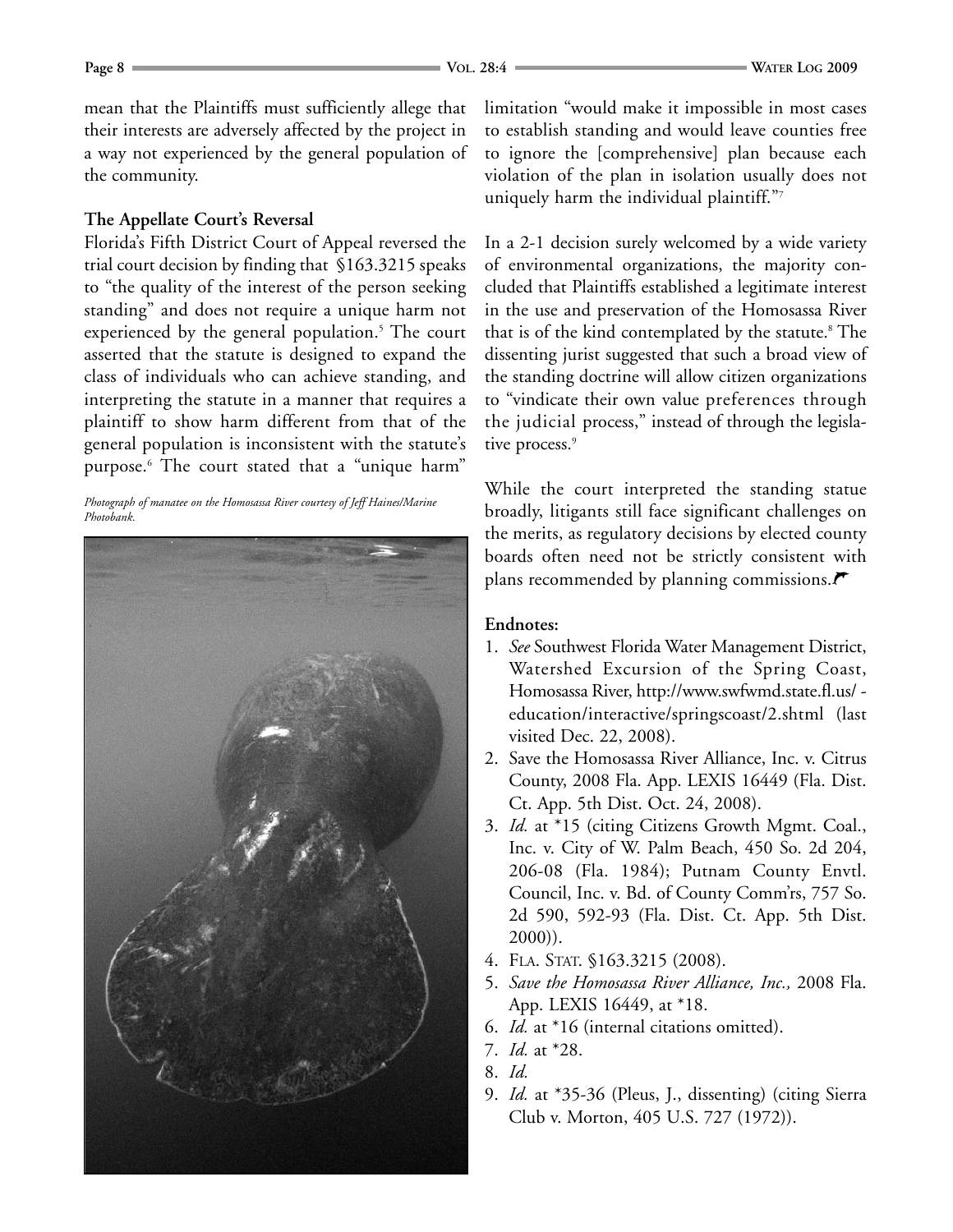# **Florida Court Addresses Admiralty Jurisdiction and Choice of Law in Suit Involving Death on High Seas**

*Smith v. Carnival Corp.***, 2008 U.S. Dist. LEXIS 87149 (S.D. Fla. Oct. 27, 2008).**

*Juliane D. Morris, J.D. December 2008, University of Mississippi School of Law Timothy M. Mulvaney, J.D.*

The United States District Court for the Southern District of Florida found that a complaint supported U.S. admiralty jurisdiction in a case involving a fatality on a snorkeling excursion because the claims satisfied tests assessing the location of the incident and the connections of the Defendant's operatons to marine activity. Further, the court denied a motion to dismiss claims of misrepresentation and negligence asserted by the decedent's children.

#### **Background**

In December 2006, Lois Gales and her family went on a cruise operated by Carnival Cruise Lines ("Carnival"). On the vacation, the Gales family attended a conference hosted by Carnival, during which Carnival presented the Gales with materials describing a snorkeling excursion operated by Frank's Watersports Ltd. ("FWS"). According to a wrongful death and related claims suit filed by Lois Gales' children ("Plaintiffs") against Carnival and FWS (collectively, "Defendants"), Carnival indicated in these materials that it sold shore excursions in coordination with reputable tour operators.<sup>1</sup> Plaintiffs also alleged that Carnival promoted the FWS excursion as a safe activity on its website.<sup>2</sup>

On the day of the Gales' excursion with FWS, the complaint states that the weather proved ominous, and many other operators cancelled their snorkeling tours. FWS, however, decided to proceed with the planned excursion.

Plaintiffs contend that FWS failed to provide any safety or snorkeling instructions. Further, they allege that FWS incorrectly tied vests around the Gales and other guests' waists, instead of fitting them properly around the necks.

Once in the water, Lois Gales floated a significant distance away from the other snorkelers. Plaintiffs assert that when FWS realized Gales' predicament, they attempted to drive the tour boat to her rescue, but were unable to start the motor. Plaintiffs further assert that FWS could not call for assistance because of a malfunction with the boat's radio.3

The complaint states that one of Lois Gales' daughters managed to bring her mother back to the boat, where other guests assisted in unsuccessful attempts at resuscitation. The Plaintiffs alleged that the FWS crew did not assist with these efforts, nor did they have any equipment onboard to aid with the rescue and attempted resuscitation.<sup>4</sup>

The complaint included three counts conceivably within the bounds of the Death on the High Seas Act ("DOHSA"): misrepresentation, negligence, and un-seaworthiness. Further, the complaint sought other relief under general maritime law and the laws of the Cayman Islands.

The Defendants filed a motion to dismiss the complaint. The court first addressed whether it maintained admiralty jurisdiction and then examined choice of law.

#### **Admiralty Jurisdiction**

Although both parties agreed that admiralty law applied, the court has an independent duty to ensure that admiralty jurisdiction exists prior to applying admiralty law.<sup>5</sup> Two conditions are required to invoke federal admiralty jurisdiction over a tort claim, the first relating to the location of the incident and the second relating to the connection of the Defendant's operations to marine activity.

The court held that the location requirement is satisfied because the decedent drowned in navigable waters, and the alleged conduct of FWS and misrepresentations of Carnival also occurred on navigable waters.<sup>6</sup>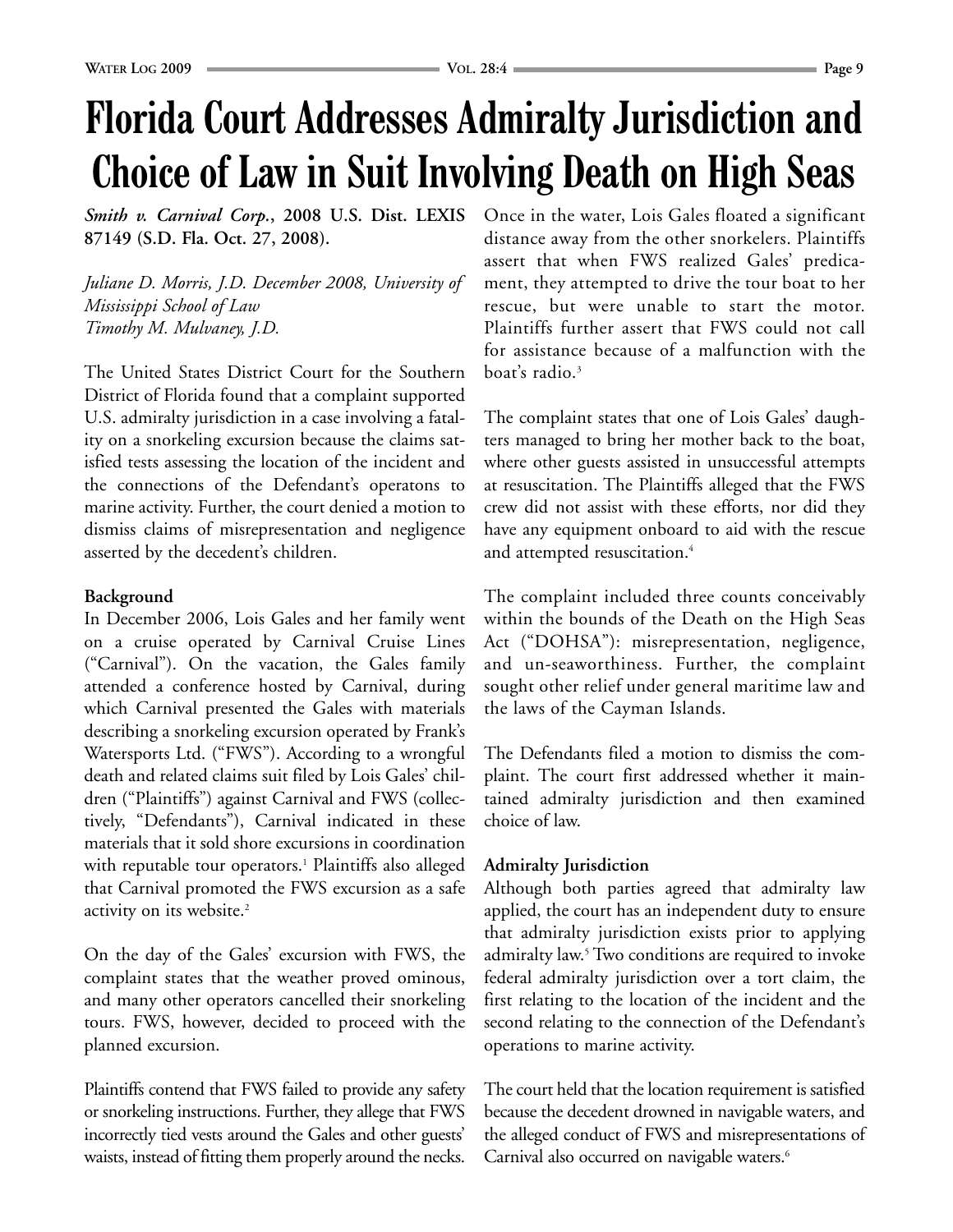Further, the court found a sufficient connection to maritime activity because Carnival's cruise operations "epitomizes maritime commerce" and FWS's tours are closely related thereto.7

#### **Choice of Law**

The standard of review on such a motion "merely tests the sufficiency of the [counts in the] complaint; it does not decide the merits of the case."8 The court examined the sufficiency of Plaintiffs' claims under the law of the Cayman Islands and those under the law of the U.S. separately.

#### Claims under Cayman Islands Law

Ordinarily, the court will apply federal admiralty law when the claims support admiralty jurisdiction. However, admiralty jurisdiction requires application of the admiralty choice of law rules where there is an issue as to whether U.S. or foreign law (here, that of the Cayman Islands) applies.<sup>9</sup>

The parties agree that DOHSA, a U.S. admiralty law, applies, at least in part, to the case. However, the parties did not address the choice of law in their respective briefs. Plaintiffs contend that they may supplement their DOHSA claims with additional claims under both U.S. general maritime law and the law of the Cayman Islands, while Defendants argue that DOHSA precludes any supplementary claims.

While the court did not rule on whether the law of

the Cayman Islands applies, it noted that litigants generally may not supplement claims brought under U.S. law with foreign law claims.`10 However, the court also noted that plaintiffs could allege the applicability of multiple sources of law at the pleading stage, in the form of alternative arguments.<sup>11</sup>

As the court did not yet rule on whether Cayman Islands law controls, it declared it "premature to dismiss Plaintiffs' claims for relief" under the laws of the Cayman Islands.12

Claims under United States Law

The court then addressed Plaintiffs four other claims under U.S. law, assuming, but not deciding, that U.S. admiralty law applied.

Plaintiffs presented the first three of these claims as DOHSA claims. DOHSA applies to wrongful death claims that are "caused by act, neglect, or default occurring on the high seas" beyond three nautical miles from the shore of the United States.<sup>13</sup>

First, the Plaintiffs based their misrepresentation claim on the fact that Carnival made representations concerning the safety of FWS's snorkel excursions.<sup>14</sup> According to the district court, although admiralty law does not provide a specific cause of action for misrepresentation, a court sitting in admiralty may look to state law in certain situations.<sup>15</sup>

Here, the court applied Florida state law to the Gales' misrepresentation claim. The court denied the Defendant's motion to dismiss this count by declaring that Plaintiffs had provided sufficient notice of the misrepresentation claim in accord with the elements required by Florida law.16

Second, the complaint alleged that FWS was negligent in causing the death of Lois Gales. While Defendants apparently conceded that a negligence count is proper under DOHSA, they sought dismissal based on the contention that the

*Photograph of cruise ships courtesy of the U.S. Army Corps of Engineers.*

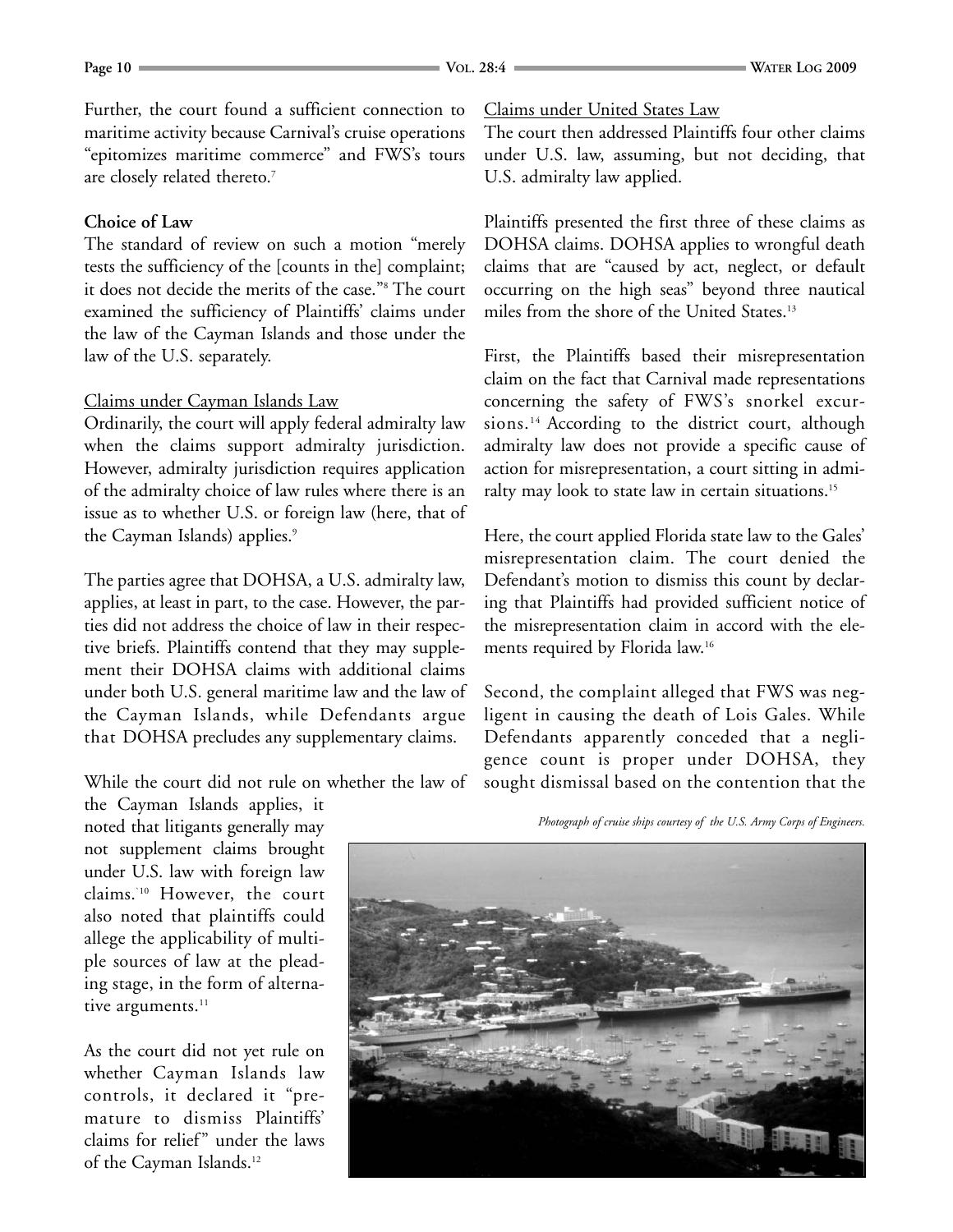complaint did not state the applicable standard of care.

The Court found that notice pleading does not require that the complaint allege the specific standard of care, provided that it notifies the defendant of the nature of the claim against him.17 Therefore, the court denied the motion to dismiss on this count by finding that FWS is on general notice of the claims against them.

Third, Plaintiffs based their un-seaworthiness claim against FWS on the fact that the boat's motor was inoperable while Gales was drowning. The court dismissed this claim with prejudice because un-seaworthiness claims are only meant to protect cargo and seamen, not passengers.

Finally, the children of the decedent each brought personal claims under general maritime law for negligent infliction of emotional distress for their having witnessed the drowning of their mother due to the negligence of FWS. Although the court noted that DOHSA does not forbid such a claim (indeed, the court noted, a death is not even required to bring such a claim), the court stated that the complaint must sufficiently support the allegation.<sup>18</sup>

recovery for their alleged emotional distress.<sup>20</sup> Therefore, the court dismissed the emotional distress claim, though it did so without prejudice, allowing the Plaintiffs the opportunity to re-file their complaint in an effort to fulfill the zone of danger test requirements before the matter proceeds.

#### **Endnotes:**

- 1. Smith v. Carnival Corp., 2008 U.S. Dist. LEXIS 87149 (S.D. Fla. Oct. 27, 2008).
- 2. *Id*. at \*2.
- 3. *Id.* at \*3.
- 4. *Id*.
- 5. *Id.* at \*6-7.
- 6. *Id.* at \*7-8.
- 7. *Id.* at \*8.
- 8. *Id.* at \*5. 9. *Id.*
- 10. *Id.* at \*13-14.
- 11. *Id.* at \*15.
- 12. *Id.*
- 13. *Id.*
- 14. *Id.* at \*19. 15. *Id.* at \*19-20.
- 16. *Id.* at \*21.
- 17. *Id.* at \*23.
- 18. *Id.* at \*26.
- 19. *Id.* at \*27-31.

Here, the court rejected Plaintiffs' allegation that 20. *Id.* at \*31.

this count is governed by Florida law, which follows the minority rule that relative bystanders may recover under a negligent infliction of emotional distress theory. Rather, citing the need for uniformity in the application of general maritime law, the court declared the more restrictive "zone of danger" test applicable.19

The court found that the complaint did not allege the Gales children were within the zone of danger, which would enable them to seek

*Aerial photograph showing the Cayman Islands and the southeastern tip of the United States courtesy of NOAA.*

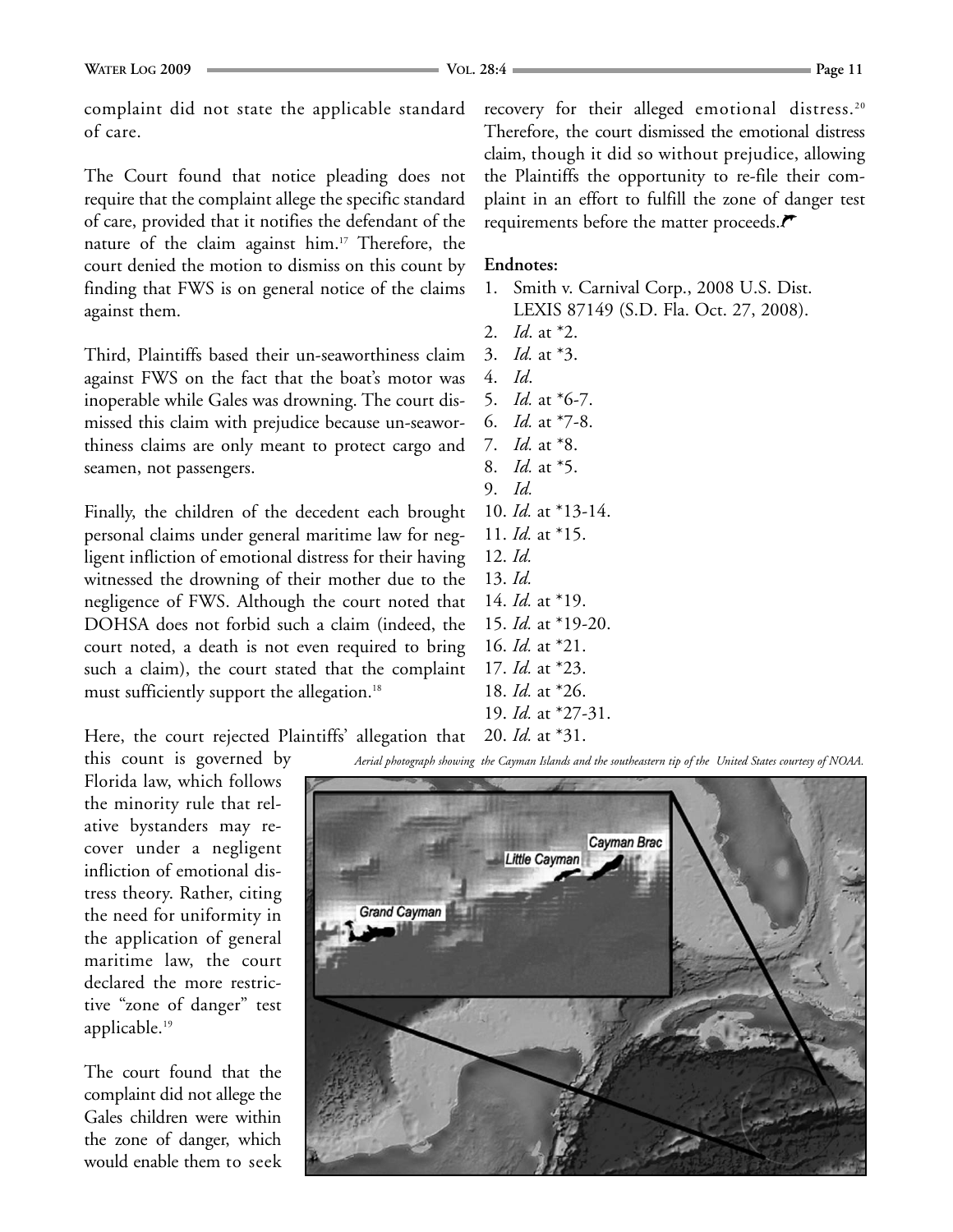# **Court Grants Standing to File Suit in Light of Flood-Zone Surveyor's Erroneous Decision**

#### *Paul v. Landsafe Flood Determination, Inc.***, 2008 U.S. App. LEXIS 25297 (5th Cir. Dec. 5, 2008).**

*Moses R. DeWitt, 2010 J.D. Candidate, Florida State University School of Law*

The United States Court of Appeals for the Fifth Circuit held that a homeowner has standing to file suit against a land surveyor who erroneously determined that the homeowner's property was not located in a flood zone because the homeowner is statutorily mandated by the National Flood Insurance Act to rely upon that determination when purchasing flood insurance.

#### **Background**

Mary Dobsa financed her home in Biloxi, Mississippi, in which she lived with Neil Paul, through Countrywide Home Loans ("Country-

*Photograph courtesy of NOAA.*



wide"). Countrywide is required to abide by the National Flood Insurance Act because the Federal Deposit Insurance Corporation provides backing to Countrywide.

Countrywide selected Landsafe Flood Determination, Inc. ("Landsafe"), to survey Dobsa's home, and Landsafe determined the home was not located in a flood zone. Dobsa relied on these findings when electing not to purchase flood insurance through the National Flood Insurance Program.

On August 29, 2005, Hurricane Katrina struck the Gulf Coast and caused significant flood damage to Dobsa's home. It was then learned that Dobsa's home actually was located in a flood-hazard area.<sup>1</sup>

#### **Litigation Ensues**

The Federal Emergency Management Agency is

required to designate flood-prone areas.2 The National Flood Insurance Act of 1968 requires that a federally regulated lender, such as Countrywide, making a loan secured by improved real estate in a designated flood-prone area, must require the purchase of insurance through the National Flood Insurance Program as a condition of making that loan.<sup>3</sup> Under the Act, the lending institution is responsible for determining whether a particular piece of property is located within a designated flood prone area.<sup>4</sup>

The lender may designate this responsibility to a third party, provided the information's accuracy is guaranteed.5 Dobsa and Paul ("Plaintiffs") filed an action against Landsafe in the United States Southern District Court of Mississippi, alleging that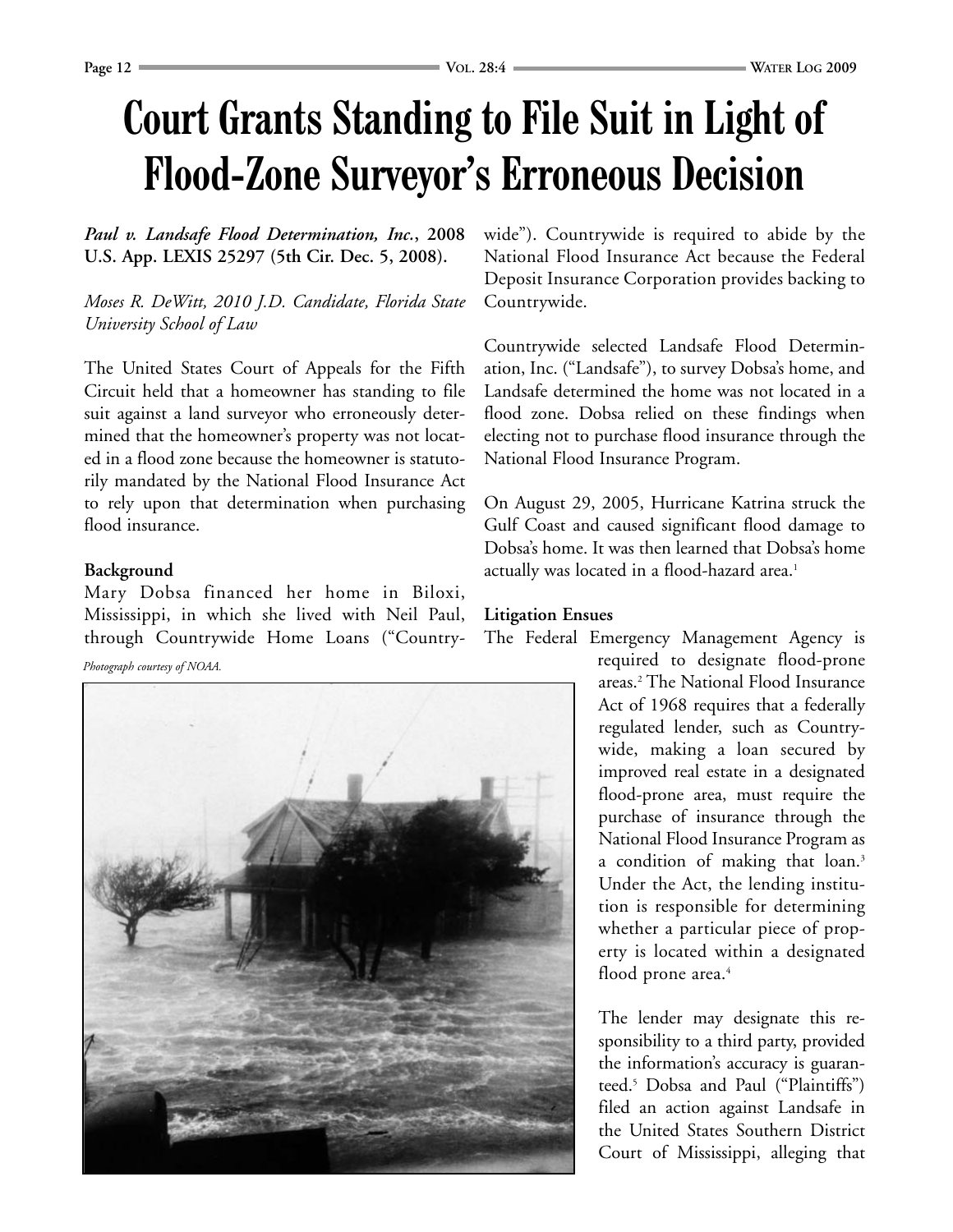Landsafe negligently surveyed Dobsa's home and erroneously determined that it was not located in a flood zone.

In a motion for summary judgment, Landsafe asserted that there was no genuine issue as to any material fact, whereby they are entitled to judgment as a matter of law because they were not in contractual privity with the Plaintiffs. Landsafe asserted that Countrywide, not Plaintiffs, hired Landsafe to survey the property, and thus, according to the motion, Plaintiffs have no standing to file suit against Landsafe.<sup>6</sup>

The District Court granted Landsafe's motion, and Plaintiffs here contested that ruling before the United States Court of Appeals for the Fifth Circuit. The Circuit Court must reverse the District Court's summary judgment ruling if it is determined that a reasonable jury could return a verdict in favor of the Plaintiffs.7

#### **The Appellate Court's Ruling**

The court explained that the National Flood Insurance Act does not create a private right of action against the third-party surveyor.8 Further, the Act does not create a standard for a state negligence *per se* suit.9

However, Dobsa asserts that her claim arises solely under Mississippi tort law. Landsafe alleged that Dobsa's negligence claims must fail because Mississippi law does not impose a duty on Landsafe to provide Dobsa with a correct determination. Rather, Landsafe claims that its only duty was to provide a flood-area determination to Countrywide, who had selected them to perform the survey.<sup>10</sup>

The court declared that where there is no direct state precedent, a federal court must make its "best determination of what the state's highest court would decide."<sup>11</sup>

The Fifth Circuit cited to the case of *Touche Ross & Co. v. Commercial Union Ins. Co.*, where the Mississippi Supreme Court held that "an independent auditor is liable to reasonable foreseeable users of the audit… who…detrimentally rely…[on the

audit] [and] suffer a loss proximately caused by the auditor's negligence."12 In *Hosford v. McKissack*, the Court clarified *Touche Ross* in holding that liability is "'to reasonably foreseeable users,' not just to those who request the work."13

In light of the decision in *Hosford*, the Fifth Circuit declared here that the proper inquiry did not surround privity of contract but rather the broad reach of the term "foreseeable users" under the law of Mississippi. In defining "foreseeable users," Mississippi law departs from the majority view,

*. . . statutorily-mandated purchasers . . . are foreseeable recipients of notice as to whether or not a flood hazard is present under Mississippi Law.*

espoused by the Louisiana Supreme Court opinion cited by Landsafe that affords standing only to a limited group of persons for whose benefit a given third-party determination was intended.<sup>14</sup>

Here, the Fifth Circuit concluded that statutorilymandated purchasers such as Dobsa are foreseeable recipients of notice as to whether or not a flood hazard is present under Mississippi law. Accordingly, the court reversed the issuance of summary judgment to Landsafe by holding that there is a genuine issue of material fact as to whether Plaintiffs justifiably and detrimentally relied upon the erroneous flood-zone determination, whereby Plaintiffs have standing to pursue this cause of action against Landsafe in the trial court.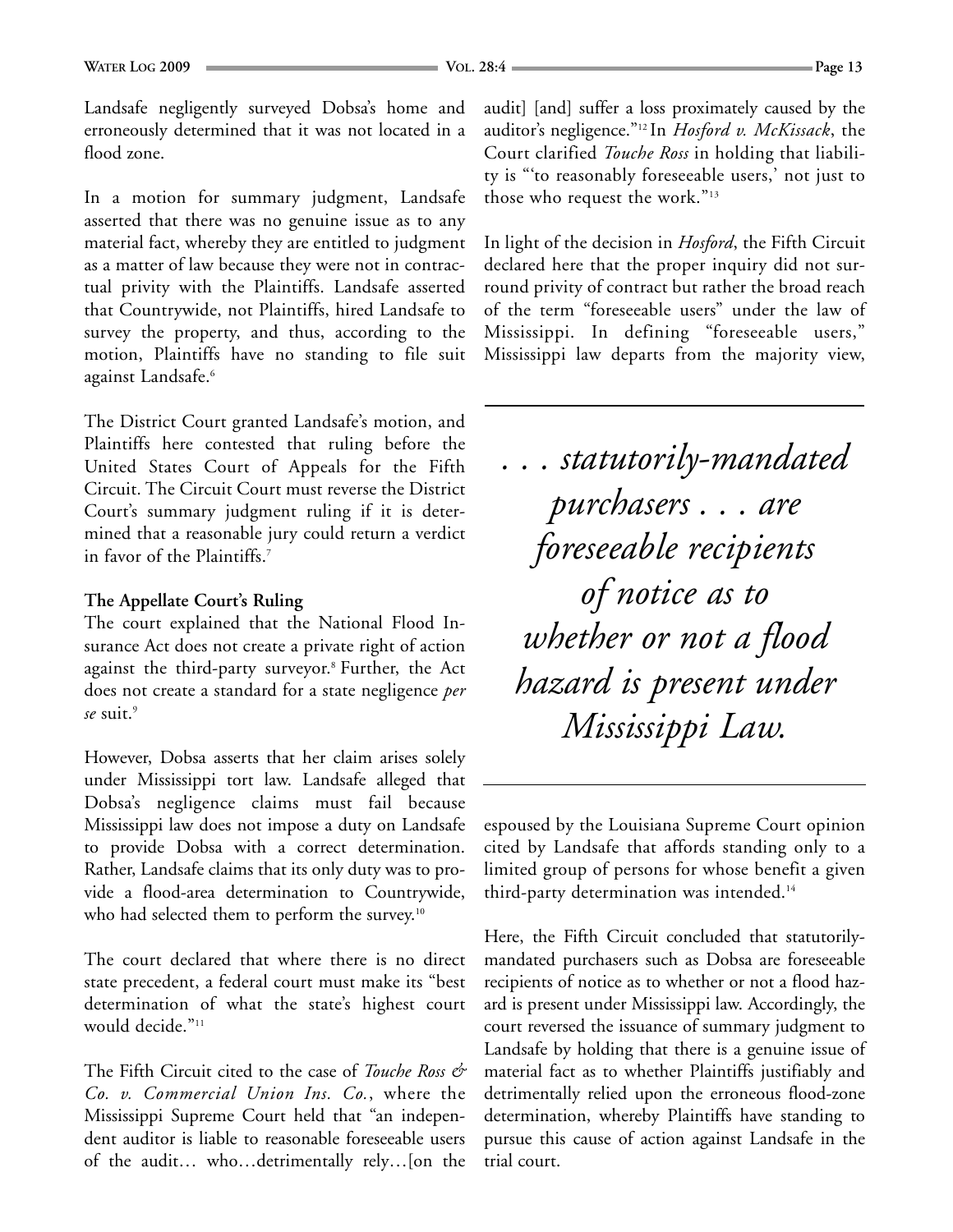Among other issues for the trial court to address on remand is the validity and applicability of a disclaimer clause in the flood-zone determination that seeks to limit the land surveyor's liability. $\blacktriangledown$ 

#### **Endnotes:**

- 1. Paul v. Landsafe Flood Determination, Inc., 2008 U.S. App. LEXIS 25297 (5th Cir. Miss. Dec. 2, 2008).
- 2. *See* 42 U.S.C. § 4101(a).
- 3. *Id.* at § 4012a(b)1.
- 4. *Id.* at § 4104b(d).
- 5. *Id.*
- 6. *Paul,* 2008 U.S. App. LEXIS 25297, at \*3 (citing Fed. R. Civ. P. 56(c)).
- 7. *Paul,* 2008 U.S. App. LEXIS 25297, at \*3 (citing Delta & Pine Land Co. v. Nationwide Agri-

business Ins. Co., 530 F.3d 395, 399 (5th Cir. 2008)).

- 8. *Paul,* 2008 U.S. App. LEXIS 25297, at \*5 (citing Till v. Unifirst Fed. Sav. & Loan Ass'n, 653 F2d 152, 161 (5th Cir. 1981)).
- 9. *Paul,* 2008 U.S. App. LEXIS 25297, at \*11.
- 10. *Id.* at \*10-11.
- 11. *Id.* at \*10.
- 12. *Paul,* 2008 U.S. App. LEXIS 25297, at \*11 (citing Touch Ross & Co. v. Commercial Union Ins. Co., 514 So. 2d 315, 318 (Miss. 1987)).
- 13. *Paul,* 2008 U.S. App. LEXIS 25297, at \*12 (citing Hosford v. McKissack, 589 So. 2d 108 (Miss. 1991)).
- 14. *Paul,* 2008 U.S. App. LEXIS 25297, at \*1 (citing Barrie v. V.P. Exterminators, Inc., 625 So. 2d 1007 (La. 1993)).

### Sea Grant Law and Policy Journal 2009 Symposium

# Water Quantity

Ongoing Problems and Emerging Solutions

### **March 24-25, 2009**

University of Mississippi, Oxford, MS

With presentations by:

**David Naftzger,** *Council of Great Lakes Governors* **Martin Jaffe,** *University of Illinois at Chicago* **Mark Masters,** *Georgia Water Planning and Policy Center* **Mark Davis,** *Tulane Institute on Water Resources Law and Policy* **Laurence Stockton,** *King County Department of National Resources and Parks* **Brian Weeks,** *New Jersey Department of the Public Advocate*

> *Presented by:* National Sea Grant Law Center The University of Mississippi

For more informaation, or to register, visit http://www.olemiss.edu/orgs/SGLC/National/SGLPJ/symposiumtrifold09.pdf 256 Kinard Hall, Wing E • University, MS 38677-1848 • Telephone: (662) 915-7775 • Fax: (662) 915-5267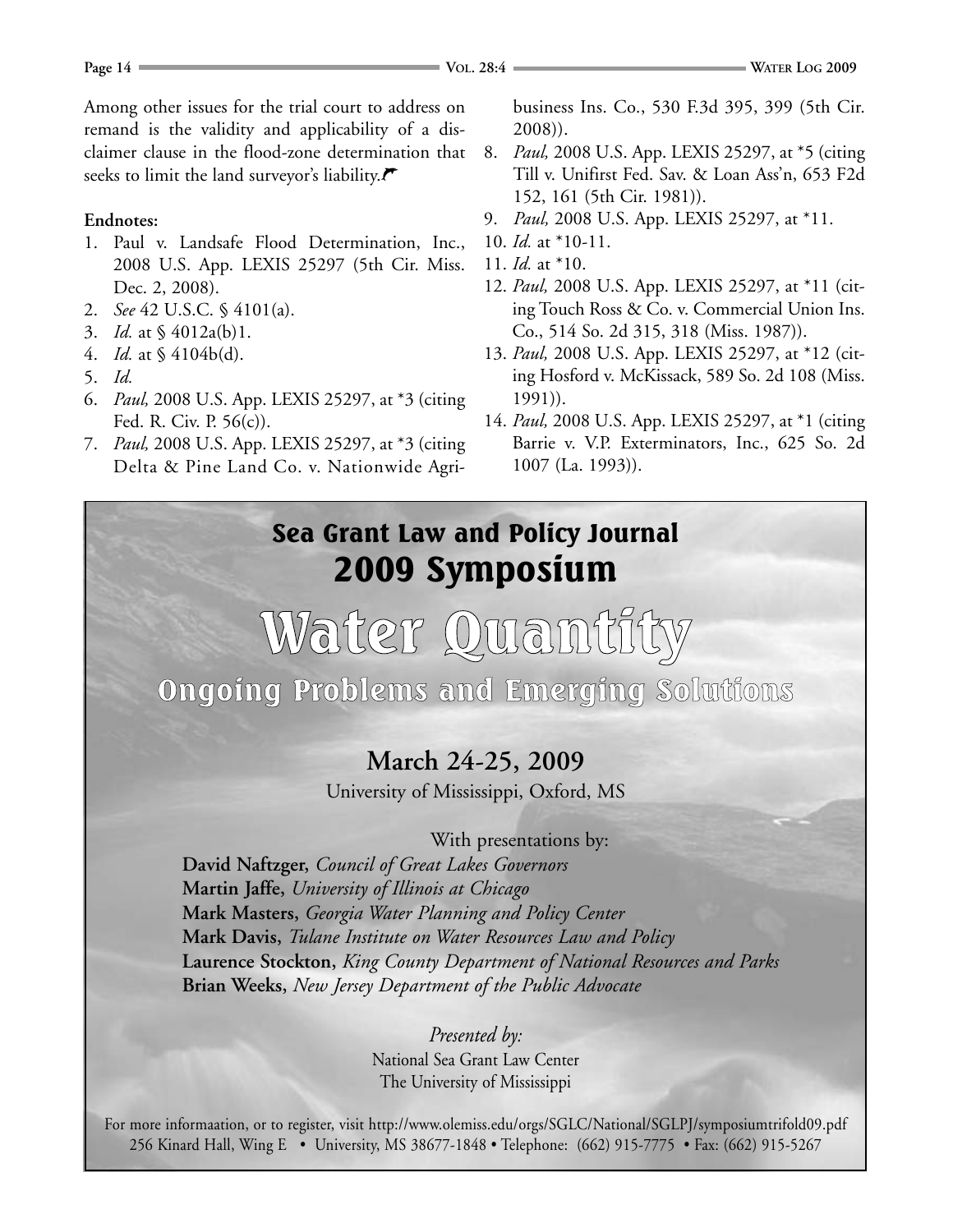*Interesting Items*

*Around the Gulf…*





*Satellite photograph of Hurricane Katrina courtesy of the NASA Ocean Observatory.*

In a decision reported in detail in the most recent edition of SANDBAR (Vol. 7:4), a publication of the National Sea Grant Law Center, the Florida Supreme Court, in a 5-2 decision, rejected a constitutional takings claim based on the Florida Beach and Shore Preservation Act, which authorizes the state to engage in beach replenishment projects and assert public ownership of the re-created beach area. The Court held that the Act did not interfere with oceanfront property owner's common law rights to use and access the water. $\mathcal{F}$ 

After Hurricane Katrina pushed sand onto roads and private property in Gulf Shores, Alabama, in August of 2005, the Federal Emergency Management Agency ("FEMA") asserted that it would fund \$5.5 million of a \$6 million project to return the sand to the beaches. However, the project cost nearly \$9 million, and the city council recently hired the former chief counsel for FEMA during the Clinton administration, Ernest Abbott, to represent Gulf Shores in litigation that seeks reimbursement for these additional costs. $\blacktriangledown$ 



*Photograph of beach renourishment courtesy of the U.S. Army Corps of Engineers.*





In December of 2008, the United States Environmental Protection Agency and the Department of the Army issued revised guidance to ensure wetlands, streams and other waters in Mississippi, Alabama and beyond are better protected under the Clean Water Act. The guidance clarifies the geographic scope of jurisdiction under the Clean Water Act in accord with the 2006 U.S. Supreme Court decision in *Rapanos v. United States.* The memorandum is available at http://www.epa.-gov/owow/wetlands/guidance/CWAwaters.html.